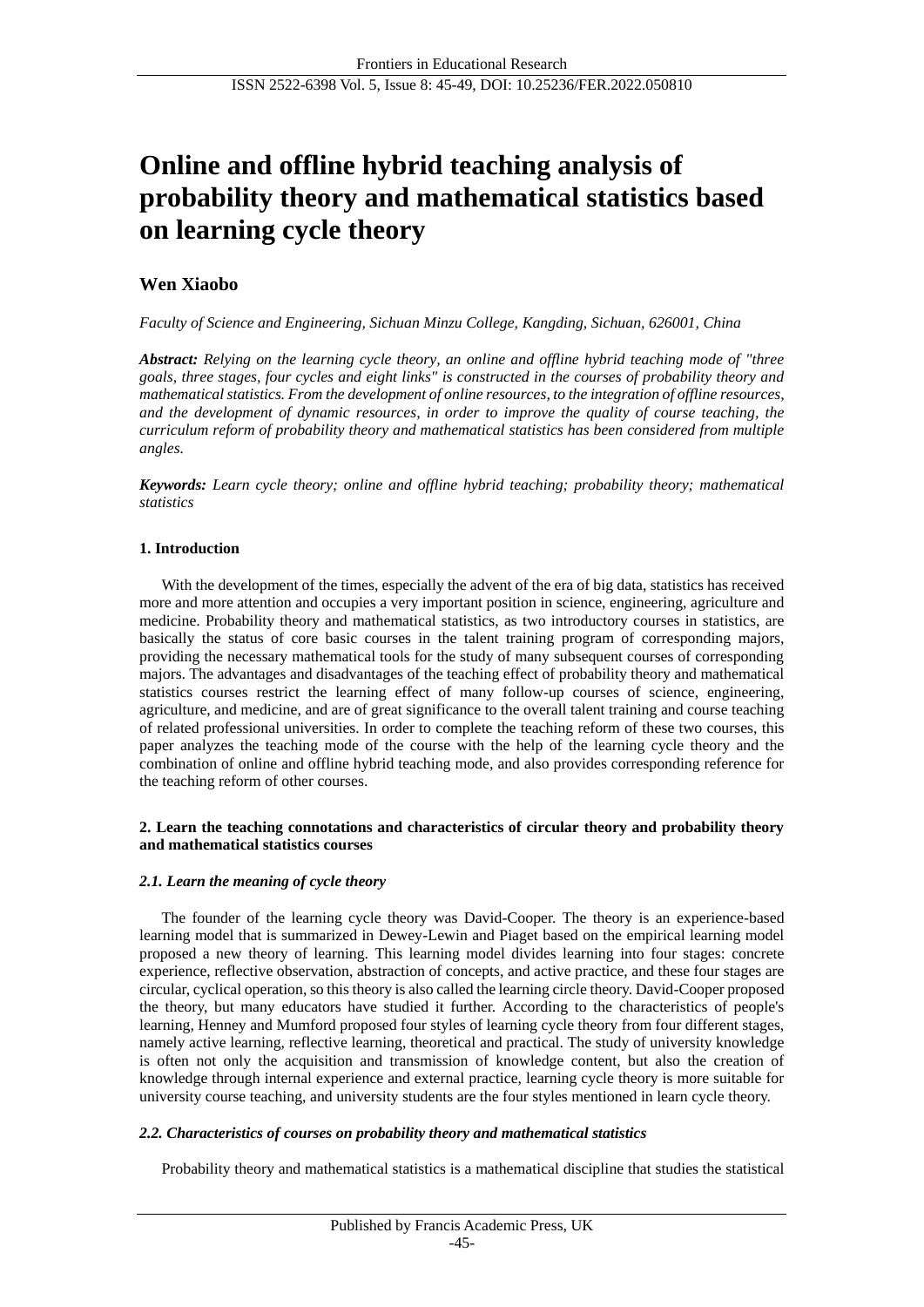#### ISSN 2522-6398 Vol. 5, Issue 8: 45-49, DOI: 10.25236/FER.2022.050810

regularity of random phenomena, is the introductory basic course of statistics, the two courses have their own unique language and expression, thinking methods have a strong randomness, is to find the inevitable side from the accident. Probability theory and mathematical statistics knowledge points are more closely connected to each other, interlocking, more suitable for learning cycle theory, starting from the knowledge reserve, discovering problems, reflecting on observation, abstracting concepts, and then practicing, and then entering the next cycle. Although probability theory and mathematical statistics are a mathematical discipline, they are many different from other mathematical disciplines. Relatively speaking, the course is quite closely integrated with life, and many of the sources and applications of theories come from practical cases in life. This causes that when talking about the source flow of knowledge, students accept it easily, but when they rise to the theoretical height, many students cannot understand it and cannot use it flexibly. Students often feel that the course content is very close to life and is very easy to understand, but it is not easy to learn. The two courses are in the postgraduate examination, for mathematics students, the initial examination does not need to test the content of the two courses, but the re-examination will generally involve the knowledge points of the two courses. For non-mathematics students, it only appears in the mathematics 1 of science and engineering examination and the mathematics 3 of the economic management examination. This creates an awkward position for the probability theory and mathematical statistics course, which is a basic core course, but often does not directly involve much.

#### **3. Construct a circular teaching model for probability theory and mathematical statistics courses**

The study of knowledge is also the accumulation of experience, when we encounter new problems and cannot be solved with existing knowledge reserves, we must explore new knowledge, with the new knowledge obtained to solve the problems in front of us, but there is no end to learning, so we will encounter new problems later, and then we will explore new knowledge again, solve problems, acquire and reserve knowledge. Therefore, the learning of knowledge is actually in this cycle of continuous progress, and the same is true for the study of probability theory and mathematical statistics course knowledge. To this end, in this paper, the course learning of probability theory and mathematical statistics is determined as a three-goal, three-stage, four-cycle, and eight-link teaching learning mode, as shown in Figure 1.



*Figure 1: Online and offline hybrid teaching mode based on "three goals, three stages, four cycles, and eight links"*

Three goals, namely knowledge goals, ability goals, emotional attitudes and values goals. University knowledge especially university science in order to acquire knowledge, it is necessary to spend a lot of extracurricular time to learn. These three goals also correspond to the three cognitions and realms of knowledge. The acquisition of knowledge goals is the first level, and it is necessary to draw out the connection between old knowledge and new knowledge through the reserve of one's own knowledge, so as to acquire new knowledge and reserve new knowledge. For basic science courses such as probability theory and mathematical statistics, the knowledge goals are often some definitions and theorems and formulas. The goal of ability is how to use the acquired knowledge to practice, which is the goal of the second level. Because it's about getting it all, it is often necessary to have a more familiar and solid grasp of knowledge, and many people's understanding of probability theory and mathematical statistics courses and even basic courses in science is that they have no practical use, which is wrong. In the case of teaching quality assessments, student achievement analysis, and even any place where data is dealt with,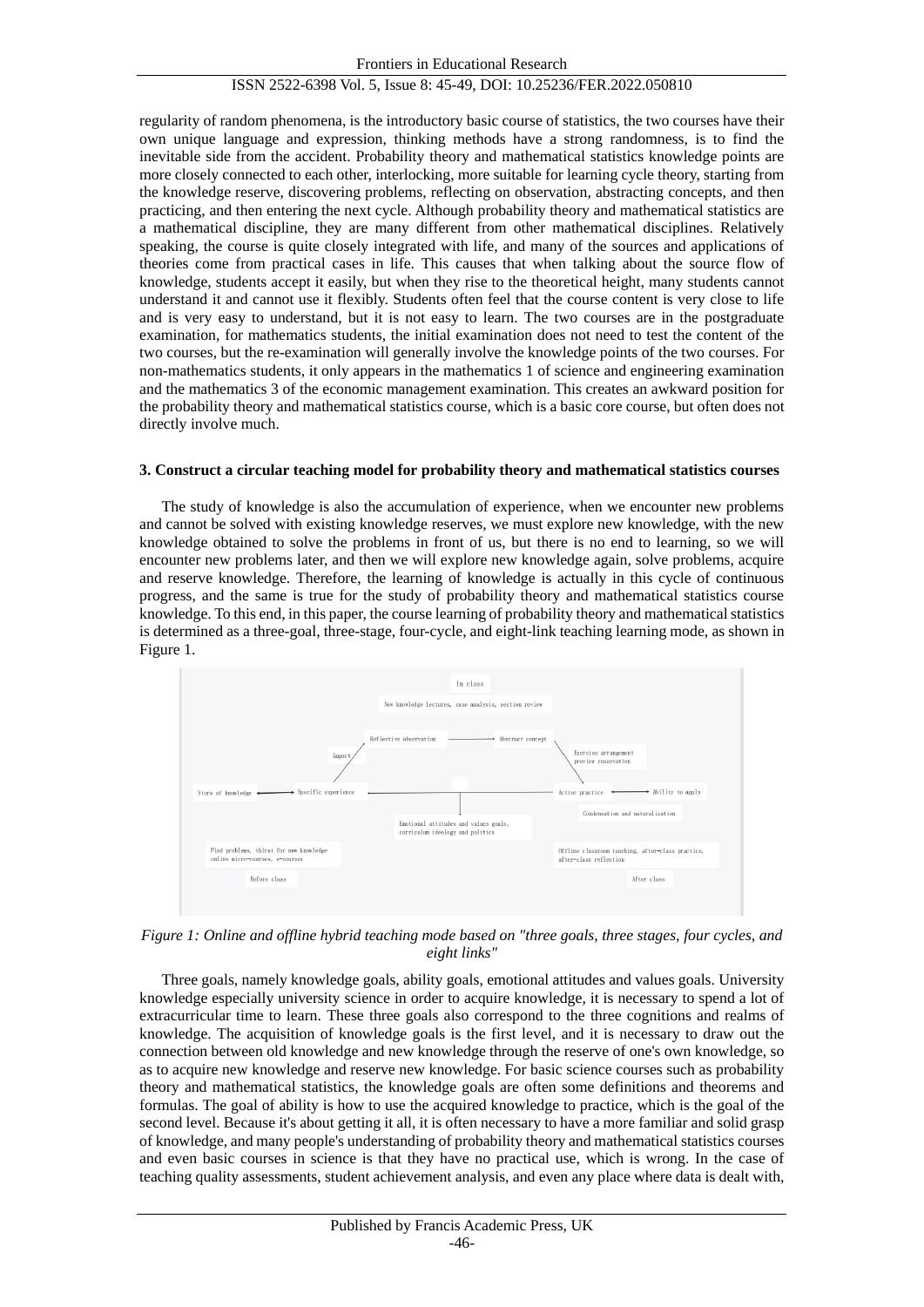#### ISSN 2522-6398 Vol. 5, Issue 8: 45-49, DOI: 10.25236/FER.2022.050810

a skillful use of knowledge of probability theory and mathematical statistics is required. Only memorizing knowledge and not having the ability to apply what you have learned is the embodiment of not really learning to understand. Learning must have a certain emotional attitude and values, probability theory and mathematical statistics in many examples, such as betting, coin tossing, dice, etc. often have gambling and other components in it. However, teaching probability theory and mathematical statistics is not teaching gambling, and when teaching courses, we must especially do a good job in students' ideological and political education, and the study of science is not only to establish scientific literacy, but also to have the education of curriculum thinking and politics, which is actually the highest level of the goal. Of course, this is also a more difficult module, many science teachers simply cannot do the combination of the knowledge taught and ideological and political education and the value of life, which is precisely the advantage of probability theory and mathematical statistics courses, the two courses are more closely related to life, you can design some classic import and leave some thought-provoking afterclass thinking, so that students can not only receive ideological and political education in the classroom, but also continue to sublimate after class. These three goals can only be organically combined, step by step to complete the teaching of the course, and there is also a circular drive between these three goals.

The three stages are the three stages before, during and after class. The course is generally divided into these three stages. The pre-class is for the preview, which is the self-exploration of probability theory and mathematical statistics. The lesson is for learning, analysis, and the acquisition and condensation of knowledge such as probability theory and mathematical statistical theorems and definitions under the guidance of the teacher. After the class, it is for practice, which is the application of the knowledge learned in probability theory and mathematical statistics, and the problems are found in the application, so as to enter the next step of the preview again. These three phases correspond to the four sections of learning cycle theory.

The four cycles are the four sections of learning cycle theory, that is, specific experience, reflection and observation, abstract concepts, and active practice, and the four cycles are the basic framework for learning cycle theory, which are analyzed together with eight links here. Specific experience can be obtained through micro-courses or electronic courses on probability theory and mathematical statistics online, and problems can be found in self-study and new knowledge is desired. Then enter the course introduction link, you can stimulate students' interest in learning through some small stories of probability theory and mathematical statistics or some case studies, or you can review the introduction of old knowledge. Then, in the lectures on new knowledge and the analysis of example problems, students are asked to reflect on how the theorems and formulas discussed in probability theory and mathematical statistics are derived and how they are reflected in the example problems. In the subsection review link, students are led to abstract the concept together to complete the condensation of the essence of knowledge, and after the assignment of exercises and the reservation of pre-study, let students enter the active practice, apply the knowledge of probability theory and mathematical statistics, consolidate what they have learned and discover new problems in practice, and enter the specific experience of a new cycle. Of course, the regular fluency is based on specific experience, but there are also some students who learn cycle theory from such as practice, application, classroom learning, etc., which is also in line with the four modes of learning cycle theory mentioned at the beginning of the article.

Relying on this teaching mode of "three goals, three stages, four cycles, and eight links", we will complete the reform of the traditional probability theory and mathematical statistics course teaching, of course, the practice of this new teaching model is inseparable from the intervention of online and offline hybrid teaching.

#### **4. Online and offline hybrid teaching based on learning cycle mode**

#### *4.1. Characteristics of blended teaching*

The traditional teaching of probability theory and mathematical statistics courses is basically to complete the inheritance of knowledge in the offline classroom, the form has a singleness, and there are many new characteristics compared with the traditional single offline teaching combined with online and offline teaching.

#### *4.1.1. Targeted*

Targeted is easy to hit the target, the online and offline hybrid teaching based on the teaching cycle theory designed in this article is to be targeted, the micro-lessons produced at a key knowledge node can allow students to overcome difficulties in learning, and the electronic tutorial recorded in the course can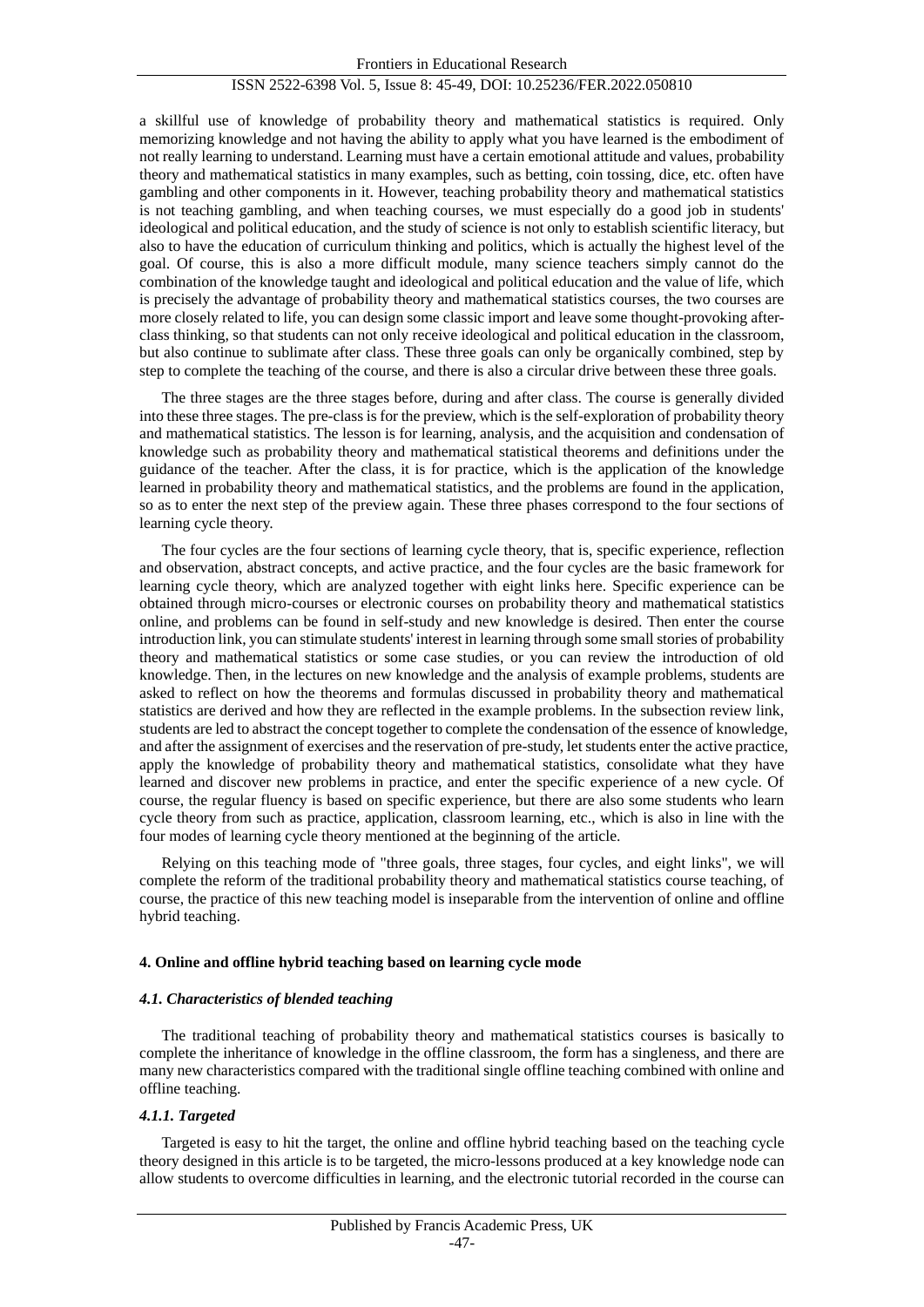## ISSN 2522-6398 Vol. 5, Issue 8: 45-49, DOI: 10.25236/FER.2022.050810

also be aimed at students with weak foundations, so that their preview is not just reading, but can hear the teacher's explanation again in advance or after class, and can check and fill in the gaps. Some of the more difficult knowledge points encountered by students in learning will in turn prompt teachers to produce more sophisticated micro-lessons, electronic courses or teaching designs, which are targeted at both teachers and students.

#### *4.1.2. Openness*

The traditional teaching of probability theory and mathematical statistics courses can only be presented in the form of offline courses, and the audience is relatively limited. Online and offline hybrid teaching, online teaching part of the electronic resources, micro-lessons, electronic tutorials, electronic exercises, etc. are open and shared, not only for students who are learning the course, but also for any student interested in this course. In particular, in many non-mathematical science and engineering examinations, the knowledge of probability theory and mathematical statistics is involved in the examination questions of Mathematics 1 and Mathematics 3, and these students can also gain knowledge from this open-ended teaching.

#### *4.1.3. Flexibility*

The implementation of the online and offline hybrid course teaching model makes the teaching more flexible. Students' acquisition of knowledge is not limited to the classroom, and the classroom teacher's attendance test of students can also be completed in the form of a combination of online and offline. The learning of students and the teaching of teachers are flexible compared with the traditional teaching mode of probability theory and mathematical statistics courses.

### *4.1.4. Mixability*

Online and offline hybrid teaching can learn from each other's strengths and give full play to the advantages of 1+1>2. Online teaching, in the students' pre-class preview, after-class review can play a greater role, offline teaching in the acquisition of students' knowledge, the completion of practice, emotional connection is also indispensable. If you only rely on one of the teaching modes online or offline, it is often difficult to play a good learning effect. Only the online and offline hybrid teaching mode can give full play to the teacher's teaching and students' learning.

#### *4.2. Reserves of blended teaching resources*

#### *4.2.1. Development of online resources*

Probability Theory and Mathematical Statistics course is the core basic course of university science, engineering and agricultural medicine, and there are many electronic resources on online platforms such as MOOC, Superstar, and learn Silver Online in China. However, online resources may not match the teacher's offline teaching, or the online resources are too simple or too difficult, so teachers should develop their own online resources, make micro-lessons for some key knowledge nodes, make electronic tutorials for the explanation of courses, and make online resources with a higher degree of matching with offline teaching, in order to truly do a good job in online and offline hybrid teaching. And the development of online resources cannot be static, based on the learning cycle theory, whether it is the teacher's teaching or the student's learning will have new problems. The development of course electronic resources should also be a process that is often more frequently new, and it must be combined with new technologies, new theories, and new discipline prefaces in order to make good online resources.

#### *4.2.2. Integration of offline resources*

Offline teaching links in the mixed teaching is occupying a more important position, after all, the teaching of the classroom, is the main battlefield of knowledge inheritance, only to do a good job in the design and explanation of offline courses, with the help of multimedia equipment, with the help of probability theory and mathematical statistics teaching aids, with the help of board book deduction arguments, in order to really teach a good lesson, in order to let students have more learning. Some teachers' offline teaching is almost scripted, which is undesirable, there is no derivation and argumentation of formulas and theorems, there is no presentation of teaching aids and experimental intuitive images, there is no good teaching design and smooth classroom presentation, it is difficult for students to really learn knowledge.

#### *4.2.3. Dynamic development of resources*

The teaching of courses, the transmission of knowledge, whether online or offline, are inseparable